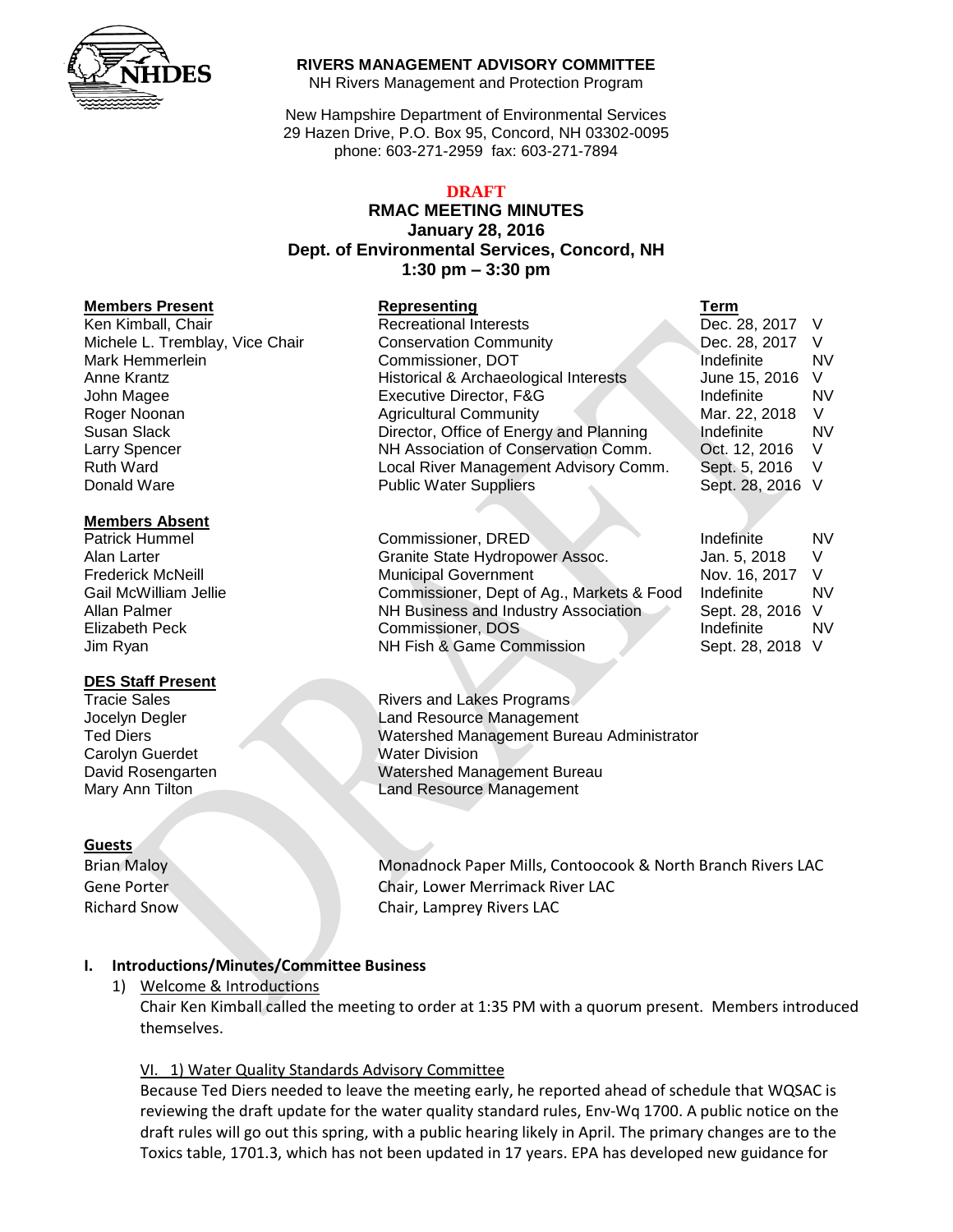aquatic life use, and there are 94 chemicals that have new human health criteria. The new ammonia standard will affect about 15 wastewater treatment plants now, and more in the future. The lower limit for hardness in toxicity calculations is going down to 20 from 25. NH's bacteria standards are being codified in rule (they are currently in statute), and NH's standard is different than EPA's because it is calculated differently, but it is as strict and protective.

# 2) Acceptance of October 13, 2015 RMAC Meeting Minutes

 *Michele L. Tremblay made a motion to accept the October 13, 2015 RMAC minutes, second by Larry Spencer. Discussion was held. Motion passed unanimously.* 

# **II. RMPP Program Updates**

1) RMAC Membership Update

All members are up-to-date and RMAC member seats are full. Anne Krantz' membership expires in June, while Don Ware, Allen Palmer, Larry Spencer, and Ruth Ward will be due for renewals in September. Members need to submit their Financial Interest Statements to the Governor's office.

Michele asked how the RMAC should approach the regular absence of voting members. Suggestions included a letter to new members and a letter to the nominating group. This topic will be discussed at a future meeting, and Michele will speak with the Governor's office as to other processes that are used and prepare some recommendations.

## 2) Status of the Rivers Coordinator Position Discussed during the Joint meeting. RMAC and LMAC representatives are on the interview team.

- 3) River Nominations (Androscoggin, Warner, Nashua, & Snake Rivers)
	- Androscoggin Ken reported that the Northern Forest Canoe Trail, AMC and the Androscoggin River Watershed Council will have a nomination coming forth, with a draft to DES in the beginning of May.
	- Warner Tracie said the nomination underway, and CNHRPC plans to submit a draft in early May. One riparian landowner is concerned about restrictions the designation may impose on the development of a potential hydropower facility at an existing dam where the proposed classification is rural-community. While no hydropower designs have been developed, the group may reclassify segment as community to accommodate potential dam improvements. The Warner River is entirely 4<sup>th</sup> order or higher.
	- $\bullet$  Snake The Windy Waters Conservancy taking the lead on this proposal. The river is 1 mile long, between Lake Waukewan and Lake Winona in Center Harbor and New Hampton, and is 3<sup>rd</sup> order, but the group wants SWQPA. Many properties on the New Hampton side already have conservation easements. There may be changes in local regulations coming that would provide additional protections in Center Harbor.
	- Nashua LMRLAC has expressed an interest in adding the Nashua River to LMRLAC. In NH, the Nashua runs through Nashua and Hollis. Gene Porter has received positive feedback from the Nashua mayor, but has not yet approached Hollis. This nomination will not be submitted this year.

# 4) Proposed Mascoma River Hydroelectric Project

A preliminary permit application has been submitted to FERC for a proposed hydroelectric project in Lebanon on the Mascoma River. It would involve constructing a new dam and 1,200 foot long penstock between where Rte. 120 crosses the Mascoma River and the confluence of Great Brook. They also are evaluating developing the Mascoma Lake Dam (owned by DES) for hydropower. The new dam is in a section classified as Community, so new dams are allowed. The Mascoma Lake dam is on a section classified as Rural-Community, where hydro can be developed at existing dams, but restrictions include run-of-river, no significant diversions of the river, and maintenance of the historic impoundment level.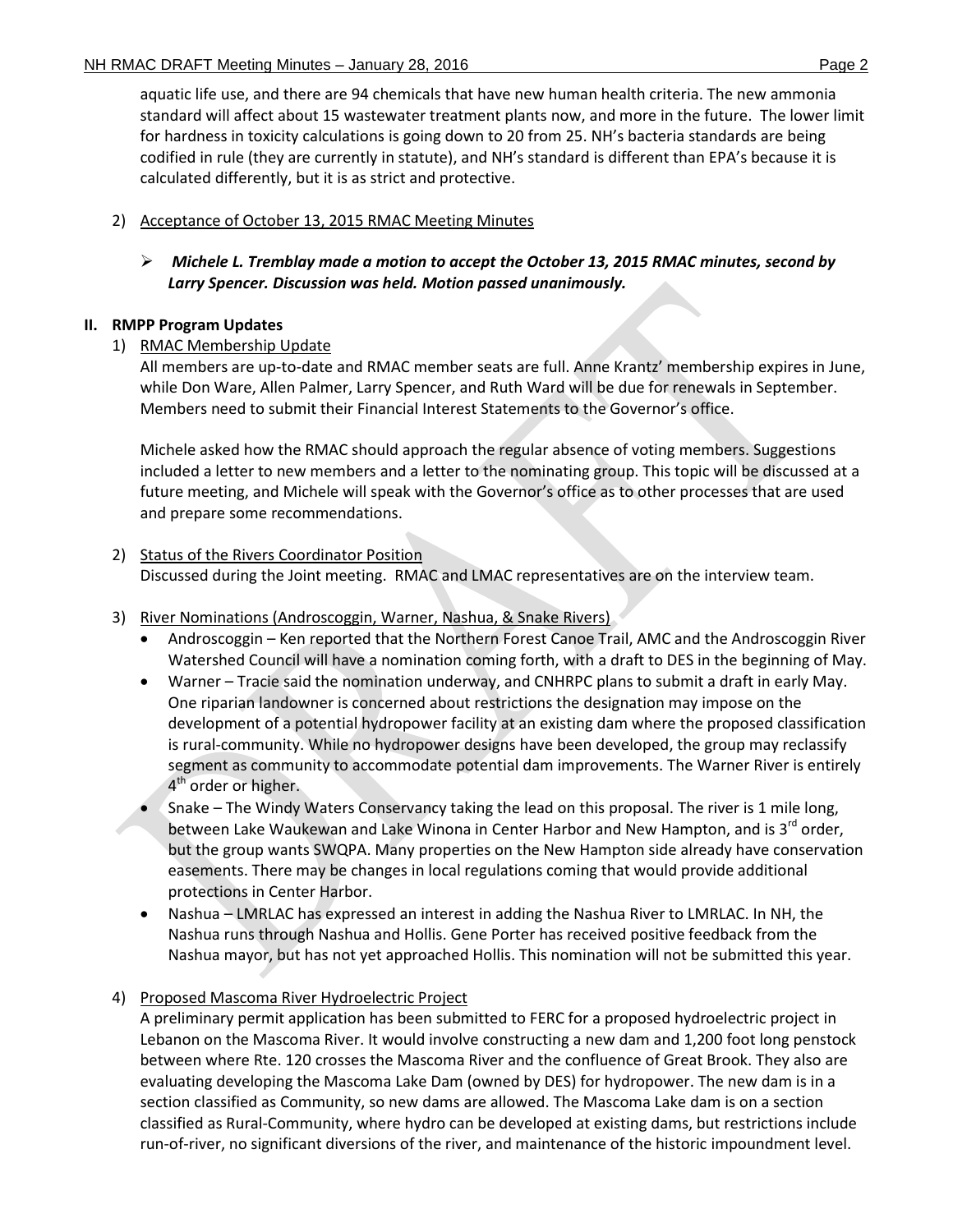MRLAC, CRWC and others have joined together as interveners, and several paddling groups are also jointly seeking intervener status. That stretch of the river is popular for whitewater kayaking.

## **III. RMPP Rules Update Status**

#### 1) RMPP Rules Update Status

Michele thanked everyone for their help on updating the RMPP nomination rules, Env-Wq 1800. The subcommittee examined the rules to ensure that they conform to the statute, determine where duplication between statute and rules exists, and ensure that the rules would not conflict with proposed changes to the statute. The revised rules eliminate the point system for river nominations, which leaves little left in the rules that is not already in statute. We therefore considered eliminating the rules altogether, but this could take away our rule-making ability. The DES Legal department recommends maintaining the point system, but Michele believes they are overstepping in this case by advising on programmatic administration. She feels we should proceed with the rules as proposed without the point system.

Tracie reported that the proposed rules have been submitted to DES Legal for review before going to JLCAR. She has explained to Legal that no criteria have been established for using the point system to determine the value of a nominated river. Legal says the statute should maintain rulemaking authority. The short rule set proposed without the points is doable, and would not require a change in the statute. Legal is negative on the idea of no rules at all. If we did change the statute to remove the need for nomination rules, we would want to have language that nominations will follow procedures outlined in the statute and also maintain the ability to have rules in the future. We have not heard more back from Legal. Ken noted that we would have a legislative hassle if we wanted to change RSA 483 now relative to the nomination rules.

 *Michele L. Tremblay made a motion that the RMAC recommend to the commissioner that we go forward with the rules that we developed through the consultative process and submit them to JLCAR as our proposed revision, and that the legal department of DES receive a copy with a cover letter explaining the intensive review and that we feel this is the best way to satisfy the statute. Second by Larry Spencer. Motion passed unanimously.*

Ken asked to clarify under what laws and rules the nominating committees should proceed. Tracie said that they should follow the existing nomination form and guidance document, and that they would only follow the new rules only after they are submitted to JLCAR. However, she recommends leaving the point system until last, and filling it in at the end of May if the rules have not yet been sent to JLCAR. However, prepare the map of stream order that is being added to statute and rule as it is useful information. The other key question for nominating committees is whether all riparian landowners need to be notified of the nomination. This will depend on when and if the statute change is passed.

#### 2) Stream Crossing Rules (Env-Wt 900) & Designated Rivers

Tracie reminded Committee members that Wetlands is updating their rules and have proposed changes to the rules for stream crossings in Designated River corridors. Jocelyn Degler reported that the Stream Order group has vetted the proposal on the handout dated 9/4/15. While these are draft proposals, this is what DES will be moving forward with. The other handout is specific to Designated Rivers. Projects in Designated River corridors are currently considered major projects, requiring additional information. Jocelyn explained that they would like to base the automatic elevation of projects in Designated River corridors to Major on the river classification, where projects within ¼ mile of Natural rivers would be Major, but only projects within the banks of a Community river would automatically be Major. All tier 3 streams will still be major impact projects. They are also proposing that work in corridors can be done under the Routine Roadway BMP manual, which will include a notification to the LACs, though not under the certified culvert maintainers program.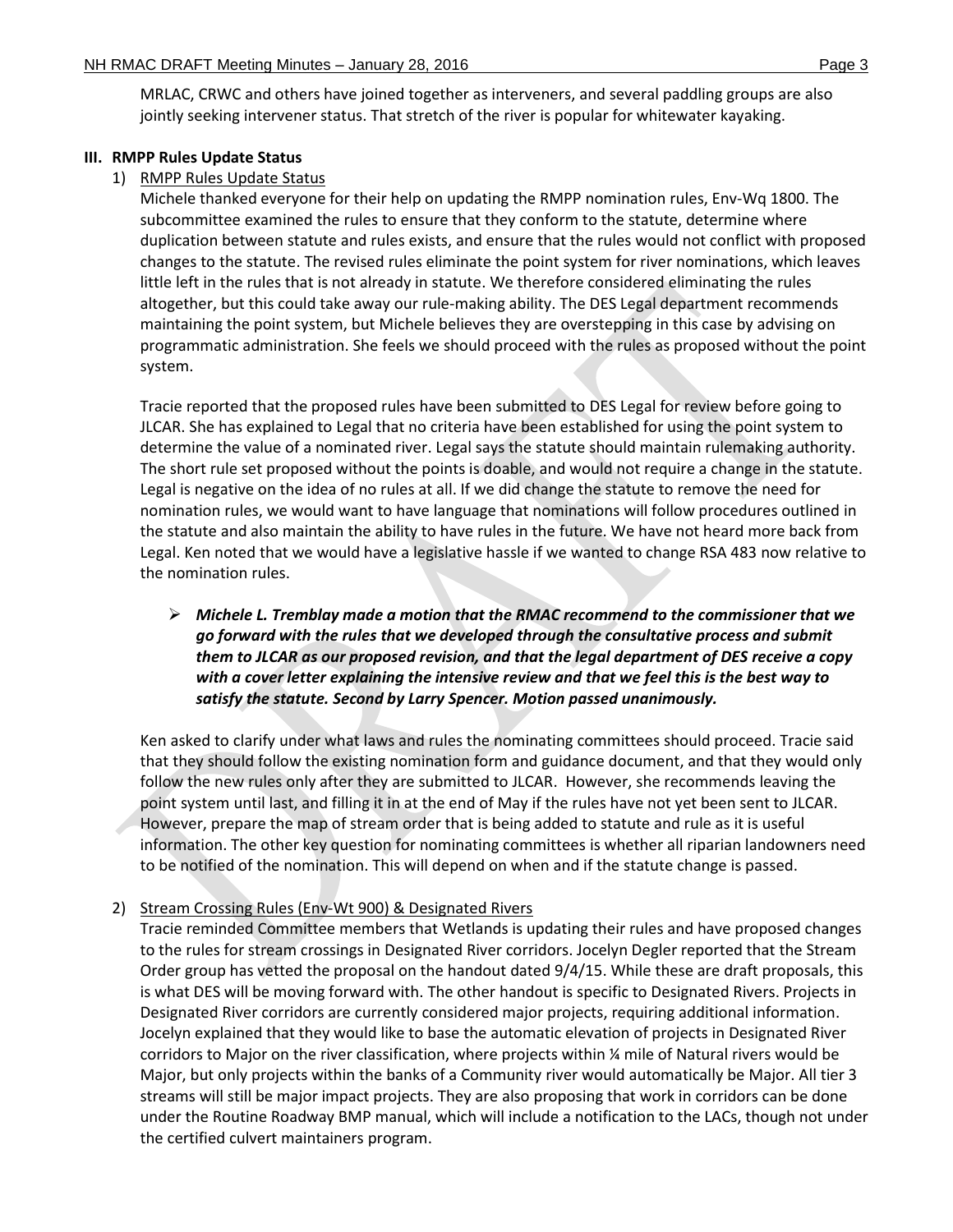Tracie explained there are not a huge number of culvert projects in corridors, roughly 39 in 2014 and 19 in 2015. Michele asked about the justification for this change with regard to Designated Rivers, especially when other resource types are not being similarly downgraded. Mark Hemmerlein and Jocelyn replied that culvert projects are not getting done because of the required paperwork, resulting in more emergency permits. The bump up to major impact for projects in Designated River corridors began recently with the implementation of the stream rules. Ken asked about the requirements for Stream Notices. Discussion was held on the pros and cons of the proposal. Roger Noonan spoke in partial favor of the proposed changes due to the frequency of extreme weather events, and the need to upgrade culverts. The new Routine Roadway BMP manual addresses aquatic organism passage. Jocelyn also noted that most projects are coming in under the Alternative Design Standards because they cannot afford to meet the full Stream Crossing Rule requirements. Ken stated that basing the project category on the river classification is not logical because of the varied basis on which classifications are determined. This proposal for stream crossings covers not only culvert replacements, but also new culverts.

Further discussion ensued regarding how to best address the problem of inadequate culverts and how to improve the process to get them expeditiously replaced with better stream crossing structures.

# *Michele L. Tremblay made a motion put together a letter to the Commissioner as to why this proposal should not proceed, and provide all reasons discussed today. Second by Larry Spencer. Include we have serious concerns. Discussion was held. Motion carried with one nay.*

Mary Ann Tilton provided background on this effort. There will be opportunities to provide input, such as February 10<sup>th</sup>, March 9<sup>th</sup> and March 18<sup>th</sup>, and a special session for RMAC designees can be arranged. Wetlands must submit its draft rules to Legal by the end of March. Public hearings on draft rules will be held over the summer. Six separate BMP guides are part of this project and will also be available for review. BMPs and rules are going forward hand-in-hand, but BMPs are being published by other agencies. Mary Ann will send the draft BMPs to Tracie, who will forward them to the RMAC. The RMAC requested that invitations and materials on this work be sent directly to RMAC staff or leadership, rather than depending on others to forward the information.

# **IV. River-related Legislation**

# 1) RSA 483 and House Bill 1595

The RMAC testified on Tuesday, January  $26<sup>th</sup>$  in support of HB 1595 based on the policies discussed and approved previously when the bill was submitted. Michele described the proposed amendment by the Audubon Society that would have the NH Council of Trout Unlimited as one of the three nominating parties for the RMAC's conservation community representative rather than the NH Wildlife Federation, as the NH Wildlife Federation has changed its charter and is no longer the affiliate for the National Wildlife Federation.

# 2) Instream Flow Program Legislation - House Bill 1461

The RMAC testified on Tuesday, January  $26<sup>th</sup>$  in support of HB 1461 with an amendment based on the Committee's previously approved position.

# 3) Other 2016 Bills

Michele thanked the Policy and Legislation Subcommittee for their work. She reported that the subcommittee recommends that the RMAC support 7 of the bills and oppose 2, those highlighted in yellow on the legislation spreadsheet, while tracking the others as noted on the spreadsheet. The RMAC may want to submit a joint letter of testimony with the LMAC on the 2 bills that the RMAC and LMAC both support.